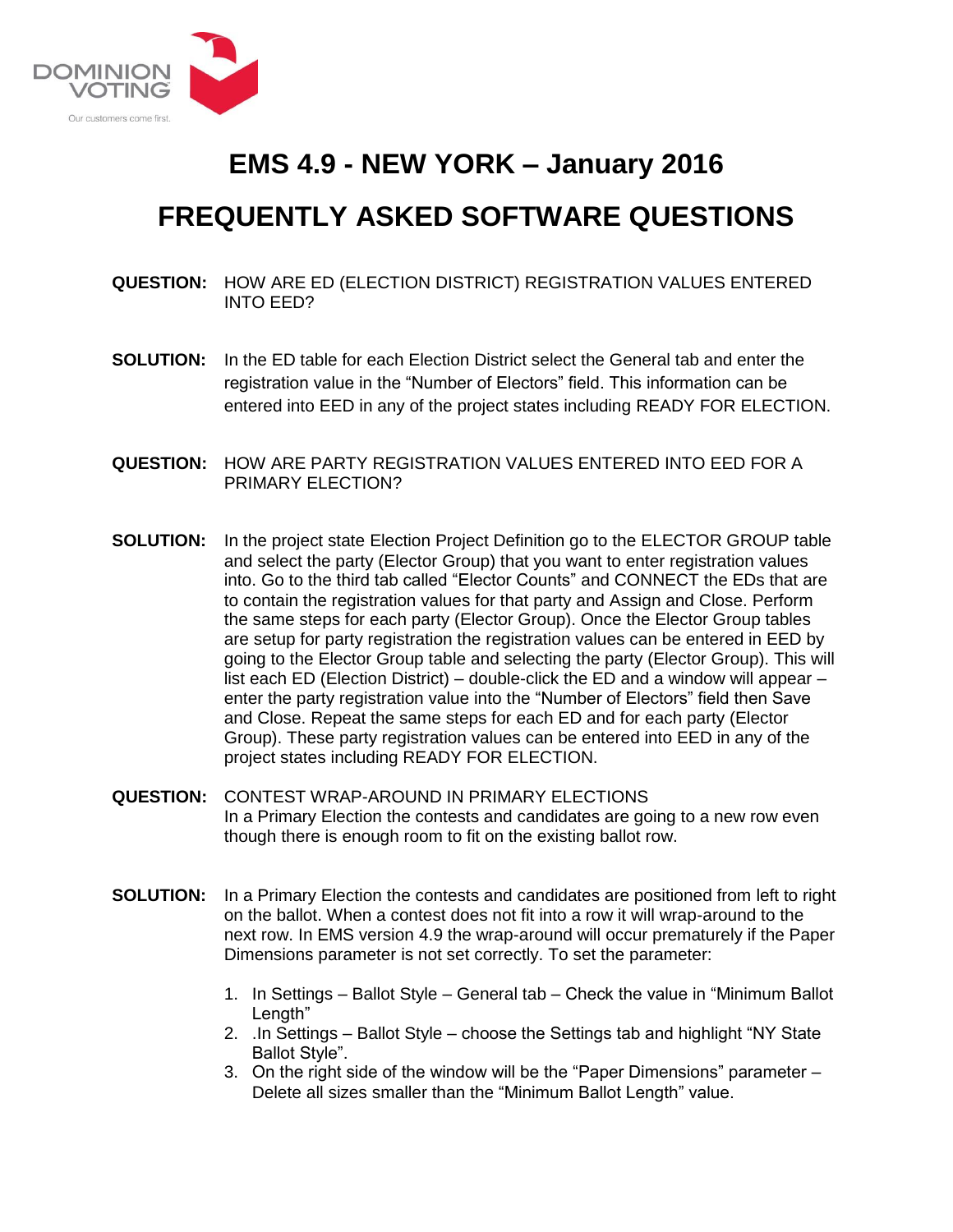

- **QUESTION:** WRITE-IN COLUMN MISSING IN MULTIPLE VOTE-FOR CONTEST When the Election Type is set to General Election - if there are no candidates in a column of a multiple vote-for contest the entire column including the Write-in will be missing.
- **SOLUTION:** A "No Candidate" Choice must be created to produce the missing column. The following describe the steps to be performed:
	- 1. In the Election Definition status -- In the contest create a blank(space) Choice and change the TYPE to "No Candidate".
	- 2. Do not assign a Political Party.
	- 3. In the Choice Setting tab set Contest Index to the missing column number (this is not the actual column number but the column within the contest).
	- 4. In the Choice Setting tab set Link to Line to the first Line Number.
	- 5. Save and Close on the blank (space) Choice.
	- 6. In the Ballots Generated status using SwiftTalker create a "Blank" or "No Candidate" WAV file and Add/Change into the Choice Audio for the blank (space) candidate.
- **QUESTION:** MY CHOICES ARE NOT IN THE CORRECT ORDER ON THE MACHINE TAPE AND RTR REPORT. HOW CAN THEY BE ORDERED CORRECTLY?
- **SOLUTION:** In the project state Election Project Definition go to ELECTION EVENT and select the CONTEST table. In the CONTEST table go to the Choice tab. This will present the order the choices (candidates) will appear on the machine tape and RTR Reports. If this order is not correct use the up-arrow and down- arrow buttons to place the choices (candidates) in the correct order. NOTE – It is important to check the order of all information on the RTR Reports prior to creating the cards and iButtons.